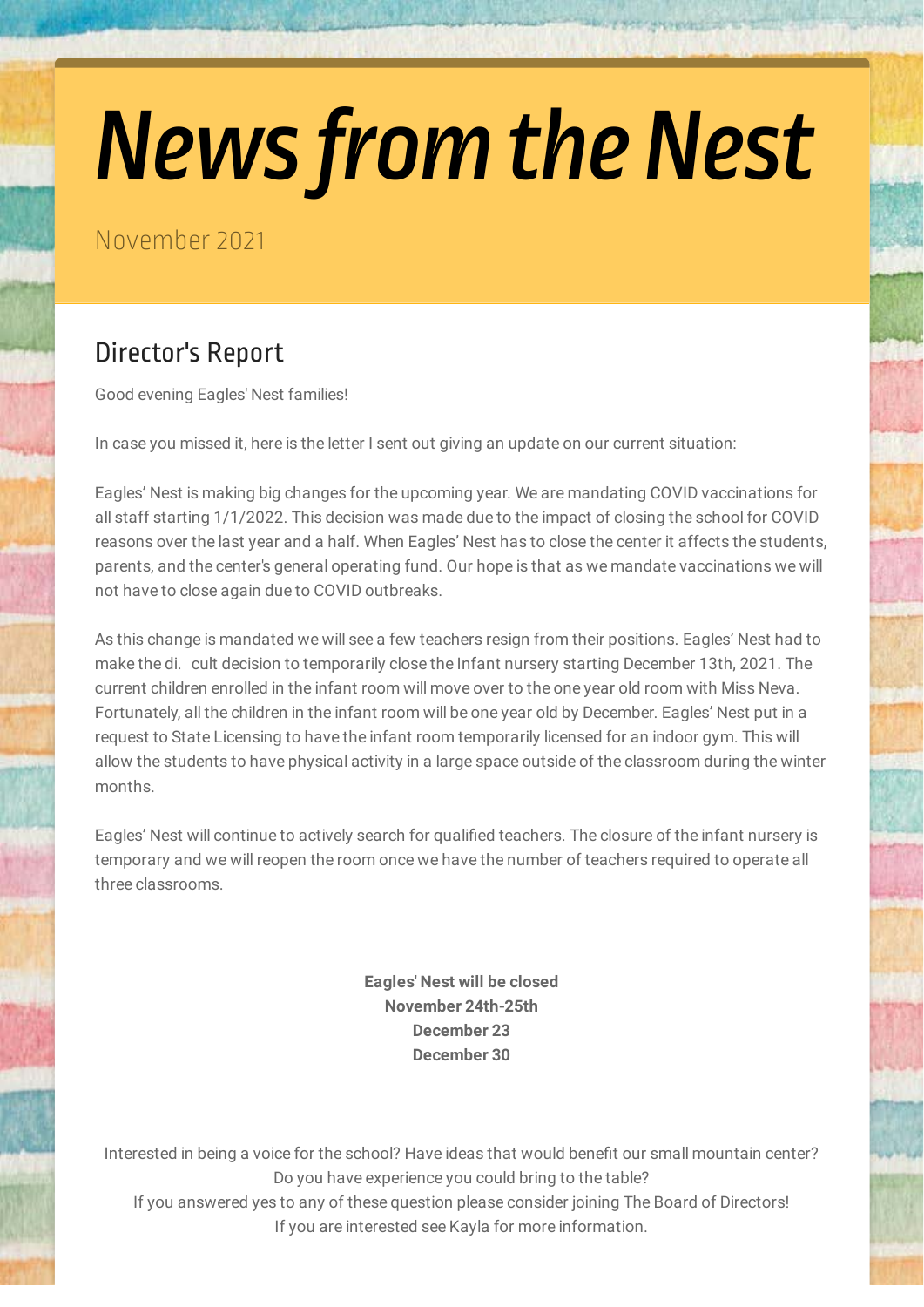



Wylie Lou riding her cool wheels around in the snow!



This is our newest friend, Cylis. He is a sweet friend to all the preschool students. Welcome Cylis!



Cassius has such a cute smile :) He typically enjoys playing in the sandbox and climbing the playground structures.

# Nederland Holiday Market & Gilpin County Winter Arts Festival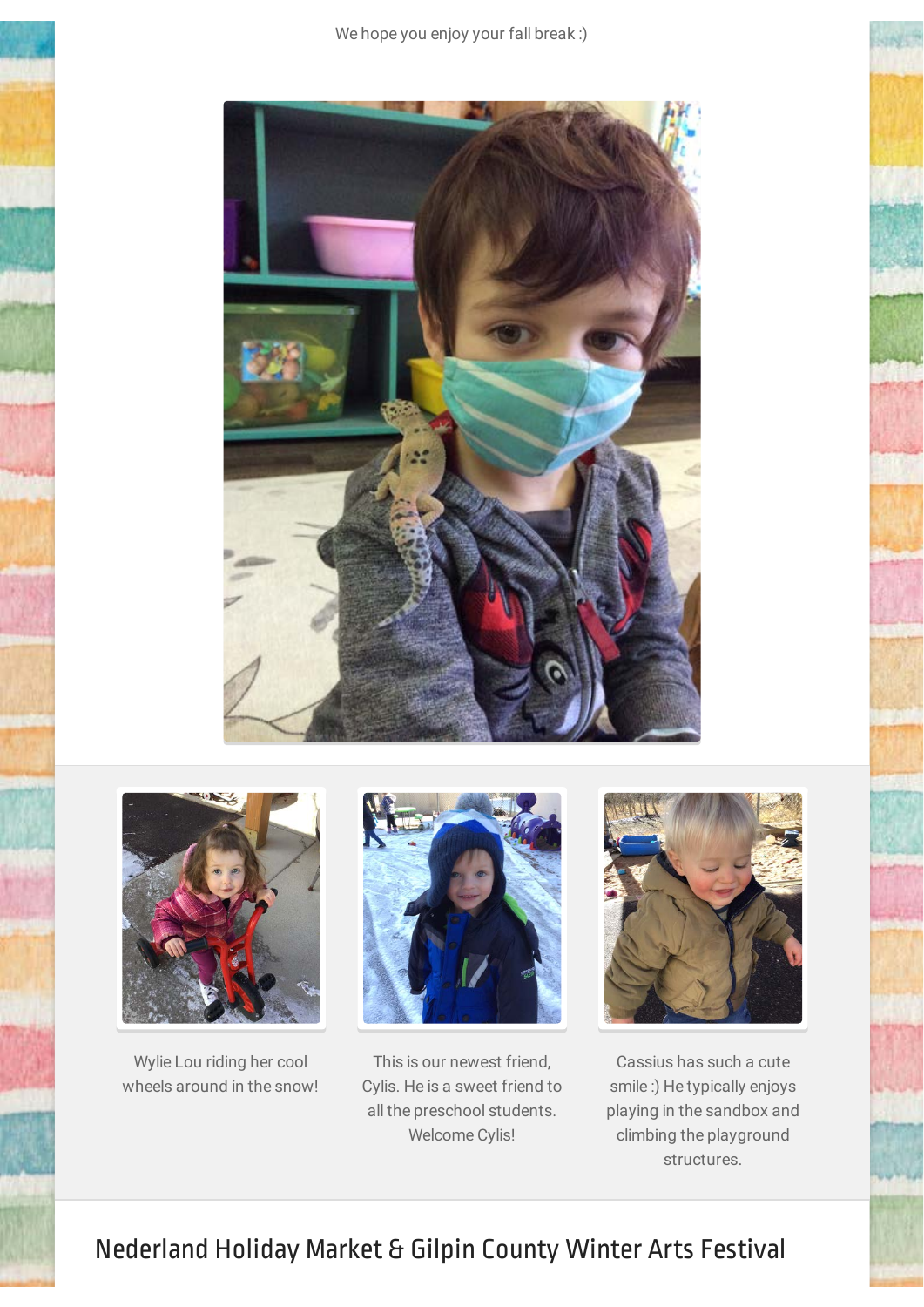Eagles' Nest will have a booth at both events this year! We will provide activities for the kids and a coloring contest at both locations!

> 1st place winner will receive a \$25 gift card 2nd place winner will receive a \$5 Amazon gift card Come on out and support our local community.

> > Nederland Holiday Mountain Market Nederland Community Center 12/4 Saturday 12/5 Sunday

Gilpin County Winter Arts Festival Gilpin County Community Center 12/11 Saturday 12/12 Sunday



## Fundraising

Eagles' Nest has some great year round fundraising efforts. Every little bit counts! Amazon Smile Mabel's Labels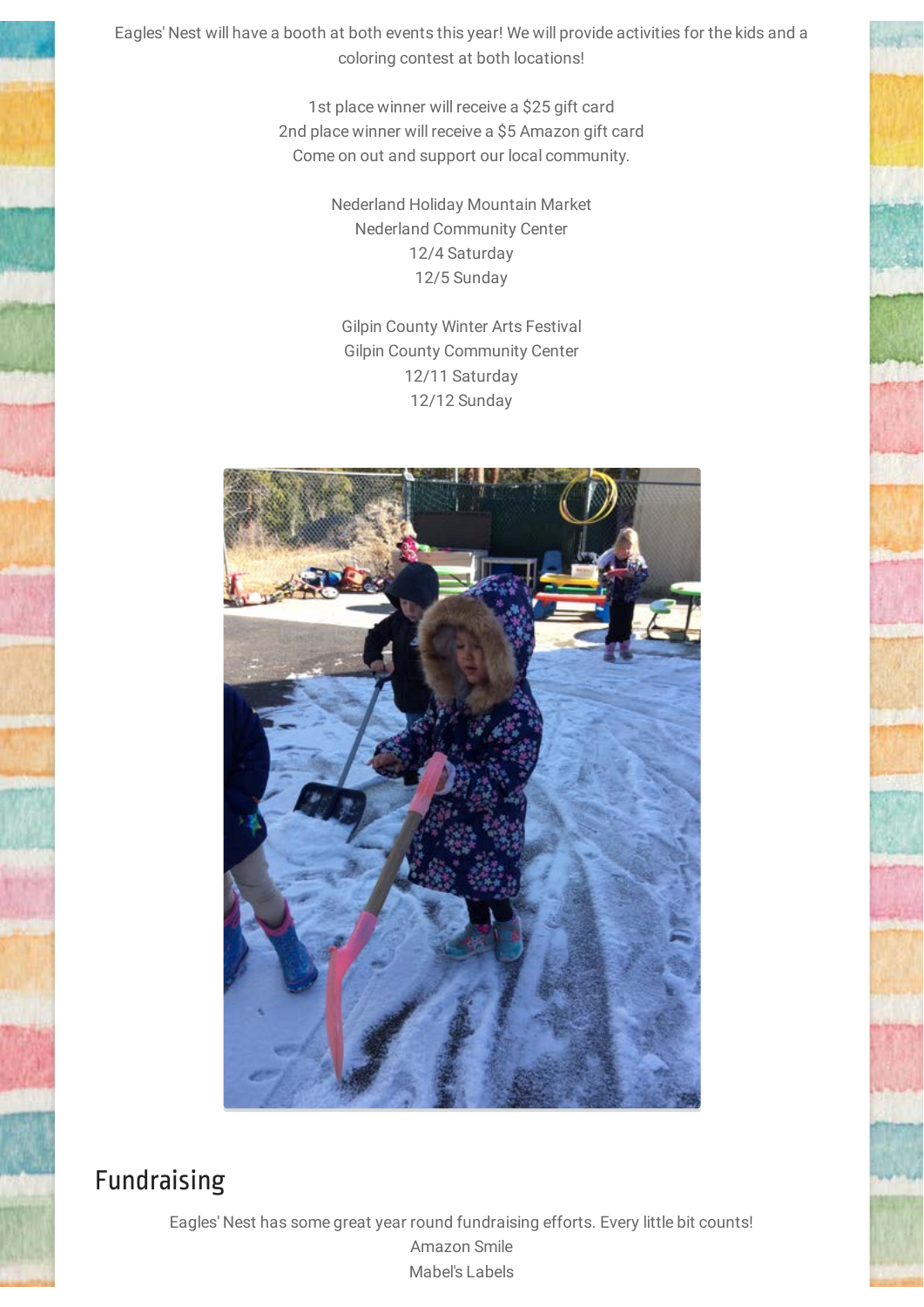Colorado Gives Day

Click below to be directed to one of our fundraising pages



#### [Fundraising Support | …](https://mabelslabels.com/en_US/fundraising/support/) mabelslabels.com

Eagles Nest Early Learning .<br>Center

[Eagles Nest Early Lear…](https://www.coloradogives.org/EaglesNestELC/overview?step=step1) www.coloradogives.org



Eli is doing a wonderful rendition of a turkey. Gobble Gobble.



Caspian is always motoring around in one of our cars. He sure loves this most about being outside.

Rhett is having a great time playing with a large truck on the toddler playground. The truck matches his eyes!

## HOW SICKIS TOO SICK?

The Colorado Health Department issues an updated HOW SICK IS TOO SICK? informational flyer for providers and families each year. If you would like a copy for your home please ask Alyson or Kayla.

REMINDER: Please keep all sick children home until child has no symptoms for 24 hours. We have seen a steady increase in cold like symptoms, GI illnesses, and various other sicknesses. It is crucial that sick kids stay home when contagious so we do not cycle illness through the center.